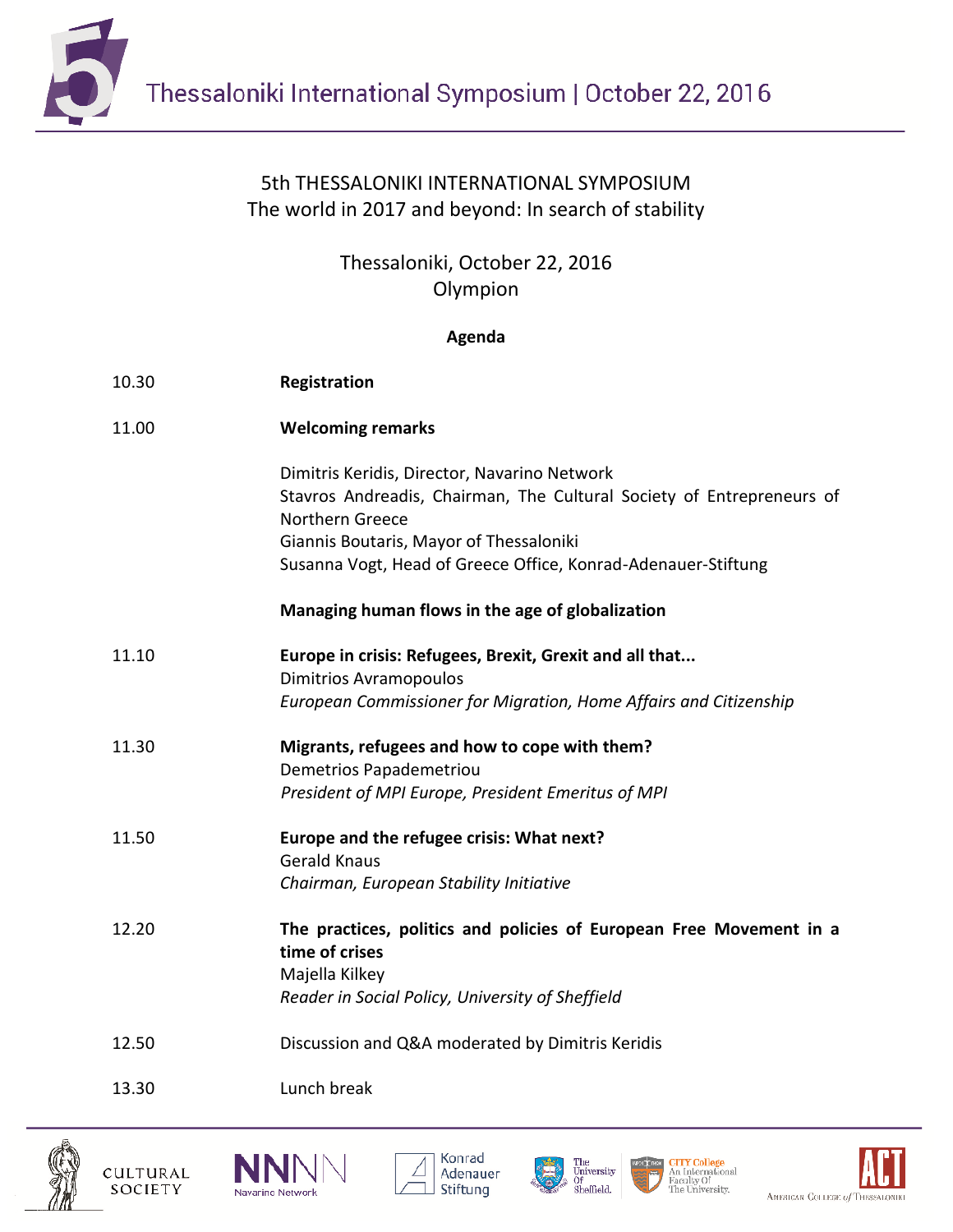|       | The never-ending crisis: Europe, the euro and the new politics of<br>protest                                                                                                                   |
|-------|------------------------------------------------------------------------------------------------------------------------------------------------------------------------------------------------|
| 14.30 | The new Greek economic crisis: Can we hope for a recovery?<br>Gikas A. Hardouvelis<br>Professor of Finance & Economics, University of Piraeus<br><b>Former Minister of Finance</b>             |
| 15.00 | The return of political risk: BREXIT, anti-establishment politics and<br>beyond<br>Wolfango Piccoli<br>Co-President and Director of Research, Teneo Intelligence                               |
| 15.30 | <b>Dividing Europe anew?</b><br>Vladimir Gligorov<br>Senior Economist, The Vienna Institute for International Economic<br><b>Relations Studies</b>                                             |
| 16.00 | Discussion and Q&A moderated by:<br><b>Dimitris Nikolaidis</b><br>Head of Department, Senior lecturer,<br>International Faculty of The University of Sheffield, CITY College                   |
| 16.30 | Coffee break<br>Security challenges in our neighborhood                                                                                                                                        |
| 17.00 | In Wartime: Understanding the War in Ukraine<br>Tim Judah<br>Journalist and political analyst, The Economist                                                                                   |
| 17.30 | Turkey after the coup<br>Karabekir Akkoyunlu<br>Assistant Professor, Centre for Southeast European Studies,<br>University of Graz                                                              |
| 18.00 | Fragmenting the Middle East: Managing instability in Syria,<br><b>Iraq and Libya</b><br>Alan Makovsky<br>Senior Professional Staff Member at U.S. Congress,<br>House Foreign Affairs Committee |